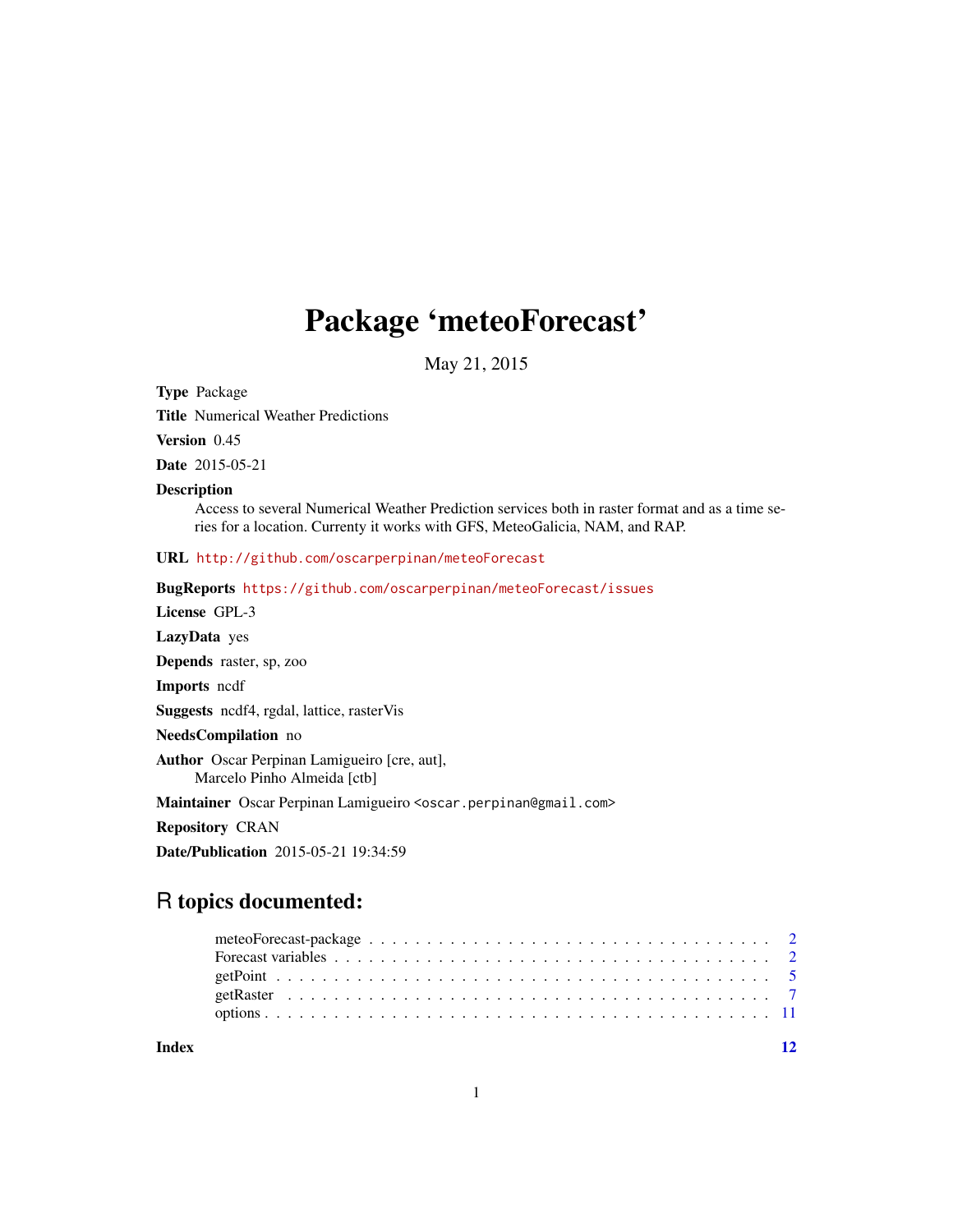<span id="page-1-0"></span>meteoForecast-package *Access to several Numerical Weather Prediction services both in raster format and as a time series for a location.*

#### **Description**

meteoForecast is a package to access outputs from Numerical Weather Prediction models both in raster format and as a time series for a location. Currenty it works with GFS, MeteoGalicia, NAM, and RAP.

#### Details

getRaster, getRasterDay, and getRasterDays get data inside a bounding box and provide a multilayer raster data using the RasterBrick class defined in the package raster.

getPoint, getPointDays, and getPointRuns get data for a certain location and produce a time series using the zoo class.

#### Author(s)

Oscar Perpiñán, with contributions from Marcelo Almeida

#### References

<http://www.meteogalicia.es/web/modelos/threddsIndex.action> <http://nomads.ncdc.noaa.gov/thredds/catalog/gfs-004/catalog.html> <http://nomads.ncdc.noaa.gov/thredds/catalog/nam218/catalog.html> <http://nomads.ncdc.noaa.gov/thredds/catalog/rap130/catalog.html>

#### See Also

[raster](#page-0-0) [zoo](#page-0-0)

Forecast variables *Forecast Variables available in each model.*

#### <span id="page-1-1"></span>Description

Variables available in each model. The grepVar function is a wrapper around grep to search for variables.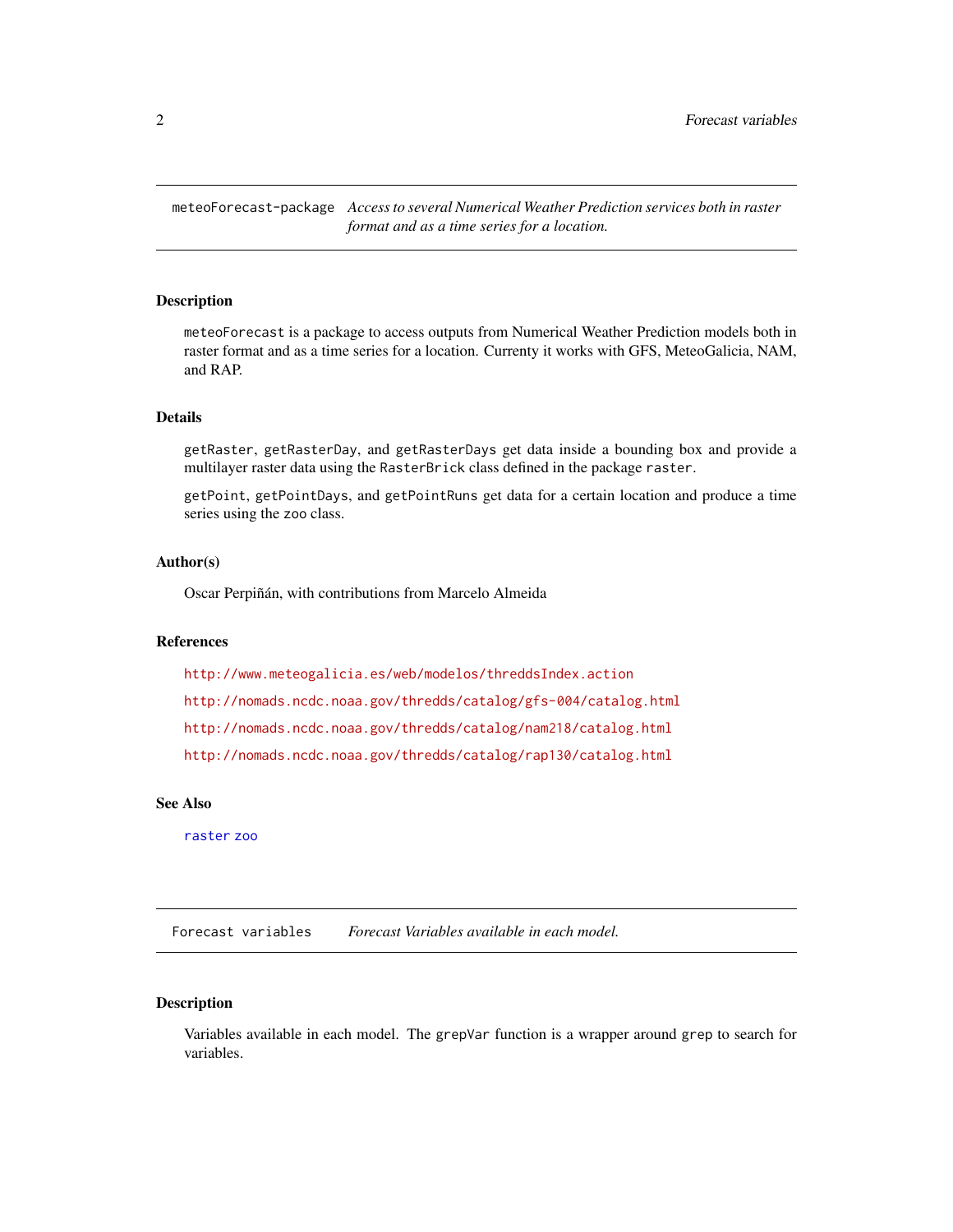#### <span id="page-2-0"></span>Forecast variables 3

#### Usage

```
grepVar(x, service, complete = FALSE)
data(varsMG)
data(varsGFS)
data(varsNAM)
data(varsRAP)
```
#### Arguments

| X        | character string to be matched in the description column of the corresponding<br>vars* file.             |
|----------|----------------------------------------------------------------------------------------------------------|
| service  | Character, to choose from 'meteogalicia', 'gfs', 'nam', and 'rap'                                        |
| complete | Logical, if FALSE (default) only the name column is returned. If TRUE the three<br>columns are provided. |

#### Format

Each data.frame contains three columns, name, label, and description, with the information about the variables available in each service. Use the elements of the name column to choose a variable with the argument var of [getRaster](#page-6-1) and [getPoint](#page-4-1).

#### Source

```
varsMG: http://www.meteogalicia.es/web/modelos/threddsIndex.action
varsGFS: http://nomads.ncdc.noaa.gov/thredds/catalog/gfs-004/catalog.html
varsNAM: http://nomads.ncdc.noaa.gov/thredds/catalog/nam218/catalog.html
varsRAP: http://nomads.ncdc.noaa.gov/thredds/catalog/rap130/catalog.html
```
#### Examples

```
grepVar('cloud', service = 'gfs', complete = TRUE)
```
data(varsMG) head(varsMG)

data(varsGFS) head(varsGFS)

data(varsNAM) head(varsNAM)

data(varsRAP) head(varsRAP)

```
## Not run:
## This information has been extracted using this code
library(XML)
```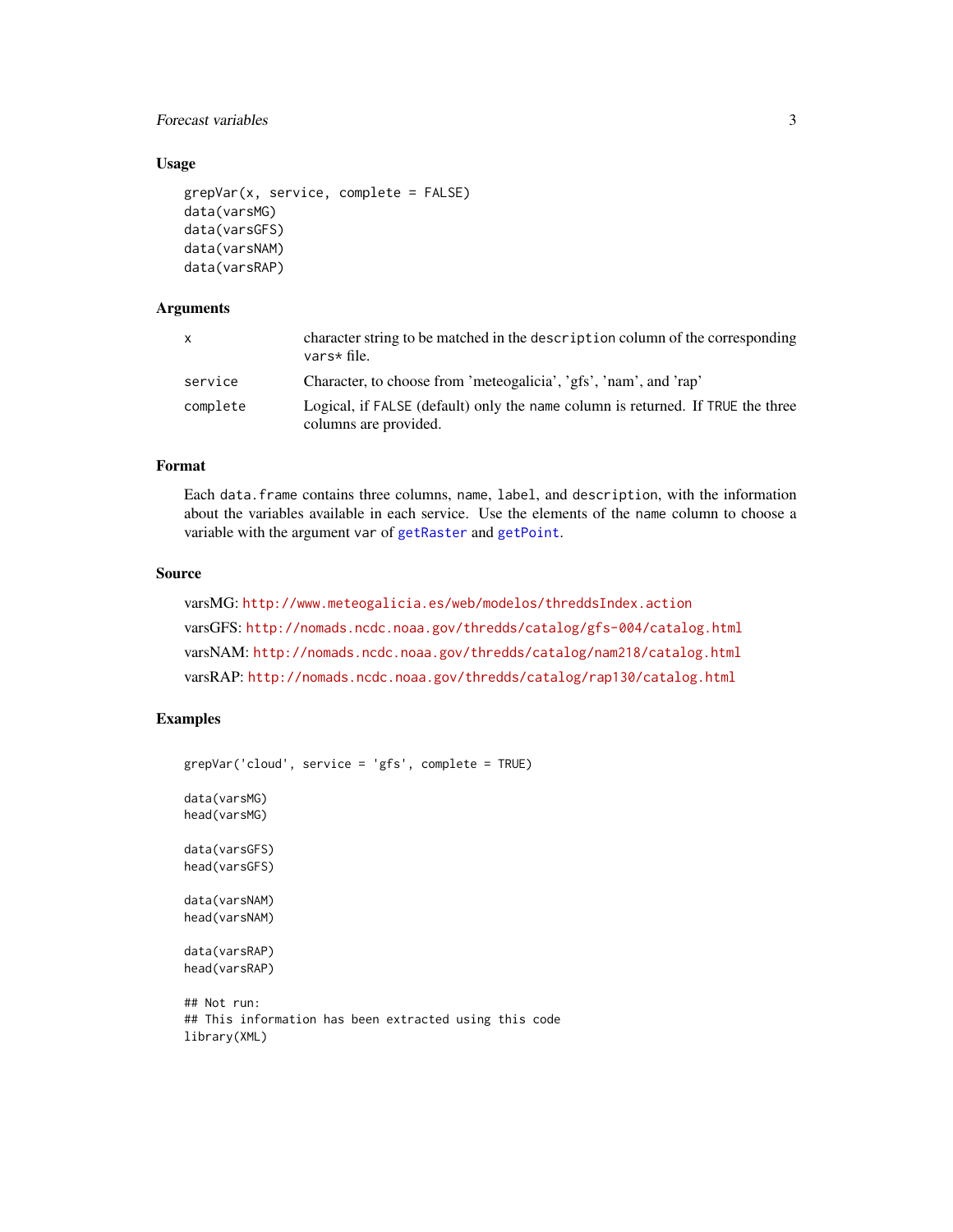```
## MeteoGalicia
wcs <- xmlParse(paste0(
    'http://mandeo.meteogalicia.es/thredds/wcs/modelos/WRF_HIST/d02/',
    '2014/07/wrf_arw_det_history_d02_20140721_0000.nc4',
    '?service=WCS&version=1.0.0&request=GetCapabilities'))
doc <- xmlRoot(wcs)
content <- xmlChildren(doc)
meta <- content[["ContentMetadata"]]
xmlSize(meta)
varsMG <- xmlToDataFrame(meta)[, c('description', 'name', 'label')]
## GFS
wcs <- xmlParse(paste0(
    'http://nomads.ncdc.noaa.gov/thredds/wcs/gfs-004/',
    '201407/20140715/gfs_4_20140715_1200_165.grb2',
    '?service=WCS&version=1.0.0&request=GetCapabilities'))
doc <- xmlRoot(wcs)
content <- xmlChildren(doc)
meta <- content[["ContentMetadata"]]
xmlSize(meta)
varsGFS <- xmlToDataFrame(meta)[, c('description', 'name', 'label')]
varsGFS
## NAM
wcs <- xmlParse(paste0(
    'http://nomads.ncdc.noaa.gov/thredds/wcs/nam218/',
    '201408/20140802/nam_218_20140802_0000_001.grb',
    '?service=WCS&version=1.0.0&request=GetCapabilities'))
doc <- xmlRoot(wcs)
content <- xmlChildren(doc)
meta <- content[["ContentMetadata"]]
xmlSize(meta)
varsNAM <- xmlToDataFrame(meta)[, c('description', 'name', 'label')]
varsNAM
## RAP
wcs <- xmlParse(paste0(
    'http://nomads.ncdc.noaa.gov/thredds/wcs/rap130/',
    '201408/20140802/rap_130_20140802_0000_001.grb2',
    '?service=WCS&version=1.0.0&request=GetCapabilities'))
doc <- xmlRoot(wcs)
content <- xmlChildren(doc)
meta <- content[["ContentMetadata"]]
xmlSize(meta)
varsRAP <- xmlToDataFrame(meta)[, c('description', 'name', 'label')]
varsRAP
## End(Not run)
```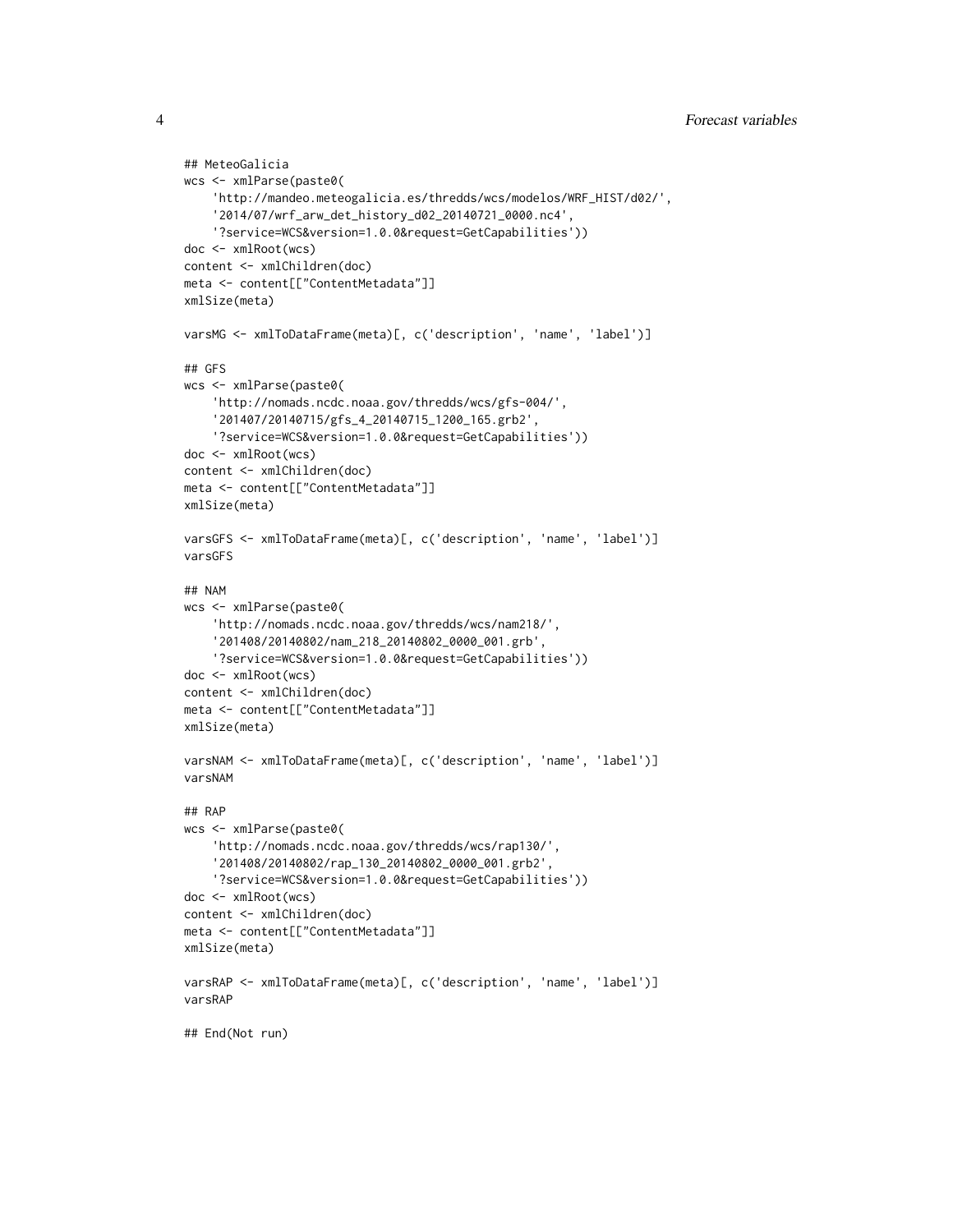<span id="page-4-1"></span><span id="page-4-0"></span>

#### Description

The getPoint\* functions get outputs of the NWP models run by MeteoGalicia and NCEP (GFS, RAP, NAM) for a single location.

#### Usage

```
getPoint(point, vars = "swflx", day = Sys.Date(), run = "00",
        resolution = NULL, vertical = NA, service = mfService())
getPointDays(point, vars = "swflx", start = Sys.Date(), end,
             service = mfService(), ...)
getPointRuns(point, var = "swflx",
            start = Sys.Date() - 1, end = Sys.Date(),service = mfService(), ...)
```
#### Arguments

| point      | Coordinates of the location. It can be a SpatialPoints or a numeric of length<br>2.                                                                                                                            |
|------------|----------------------------------------------------------------------------------------------------------------------------------------------------------------------------------------------------------------|
| var, vars  | Character. The name of the variables to retrieve. Inspect varsMG, varsNAM,<br>varsRAP, and varsGFS to know what variables are available in each service.<br>getPointRuns only works with one variable.         |
| day        | Date or character                                                                                                                                                                                              |
| run        | Character. The meteogalicia service executes the model at OOUTC and 12UTC.<br>Therefore run can be '00' or '12'. With GFS and NAM run can be '00', '06',<br>'12', and '18'. The RAP service is run every hour. |
| start      | Date or character. First day of the time period to retrieve.                                                                                                                                                   |
| end        | Date or character. Last day of the time period to retrieve.                                                                                                                                                    |
| resolution | Numeric. Resolution in kilometers of the raster. Valid choices are 4, 12, and 36.<br>It is only used with service $=$ 'meteogalicia'.                                                                          |
| vertical   | Numeric. Vertical coordinate for variables with several levels. Its default value<br>is NA, meaning that only the first level will be retained.                                                                |
| service    | Character, which service to use, 'meteogalicia', 'gfs', 'nam', or 'rap'.                                                                                                                                       |
| $\cdots$   | Additional arguments for getPoint                                                                                                                                                                              |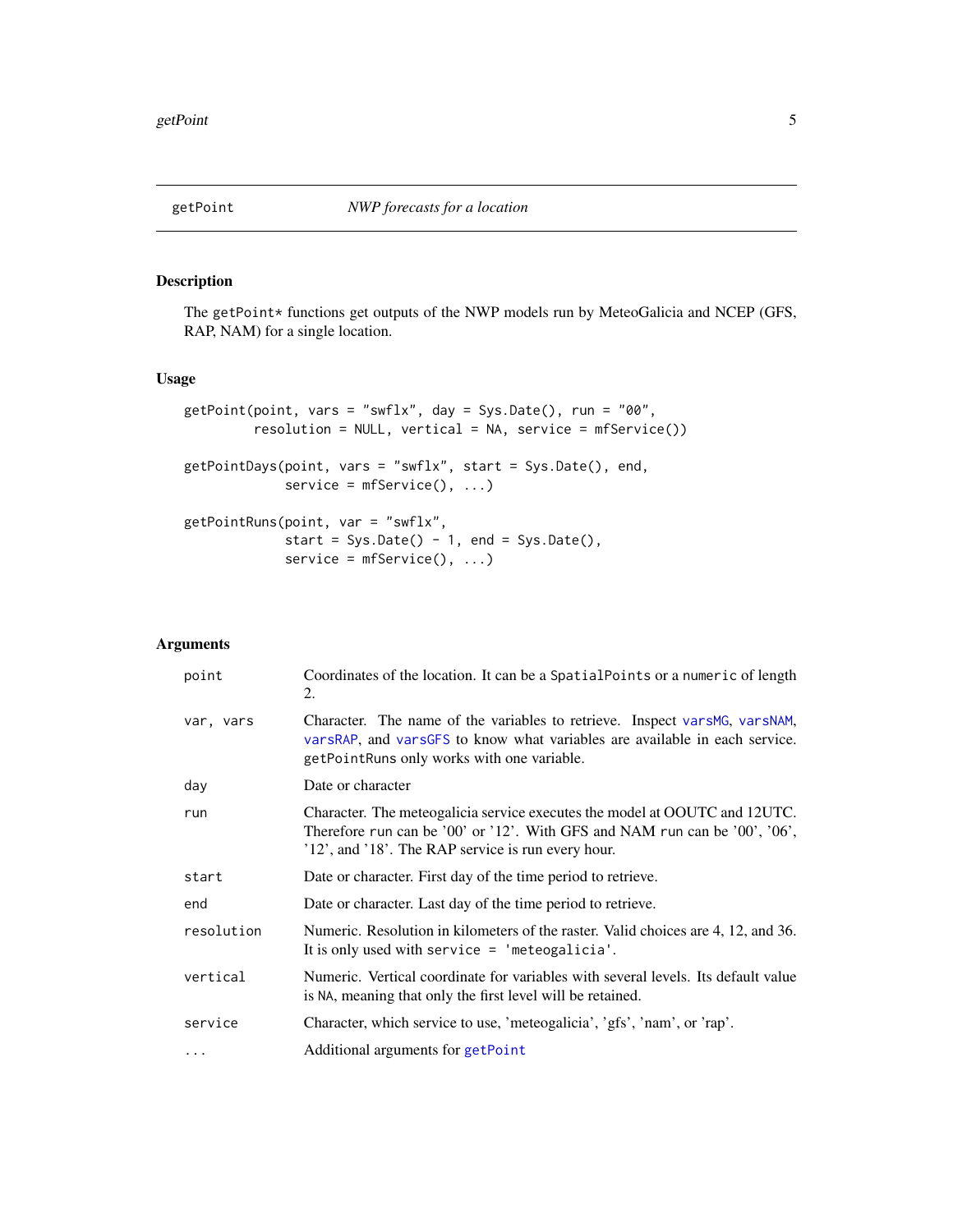#### <span id="page-5-0"></span>Details

These functions download data from the MeteoGalicia and NCEP (GFS, RAP, NAM) servers using the NetCDF Subset Service. The result is returned as a zoo time series object, with one or more csv files stored in the temporary folder (as defined by tempdir()).

#### Value

getPoint and getPointDays produce a zoo time series with a column for each variable included in vars.

The time series returned by getPoint starts at 01UTC of day if run = '00' or 13UTC if run = '12'. It spans over 4 days (96 hours) if run =  $'00'$  or 84 hours if run =  $'12'$ .

The time series returned by getPointDays starts at 01UTC of start and finishes at 00UTC of end + 1. Each day comprised in the time period is constructed with the forecast outputs corresponding to the 00UTC run of that day. Therefore, only the first 24 values obtained with getPoint are used for each day.

The time series returned by getPointRuns starts at 01UTC of start and finishes at 00UTC of end + 1. It has 4 columns, named "D3\_00", "D2\_00", "D1\_00" and "D0\_00". The column "D3\_00" corresponds to the forecast results produced 3 days before the time stamp of each row, and so on.

#### Author(s)

Oscar Perpiñán Lamigueiro with contributions from Marcelo Almeida

#### See Also

[getRaster](#page-6-1) [varsMG](#page-1-1) [varsNAM](#page-1-1) [varsRAP](#page-1-1) [varsGFS](#page-1-1)

#### Examples

```
## Not run:
 ## temperature (Kelvin) forecast from meteogalicia
 tempK < - getPoint(c(0, 40), vars = 'temp')## Cell does not coincide exactly with request
 attr(tempK, 'lat')
 attr(tempK, 'lon')
 ## Units conversion
 tempC < - tempK - 273library(lattice)
 ## Beware: the x-axis labels display time using your local timezone.
 Sys.timezone()
 ## Use Sys.setenv(TZ = 'UTC') to produce graphics with the timezone
```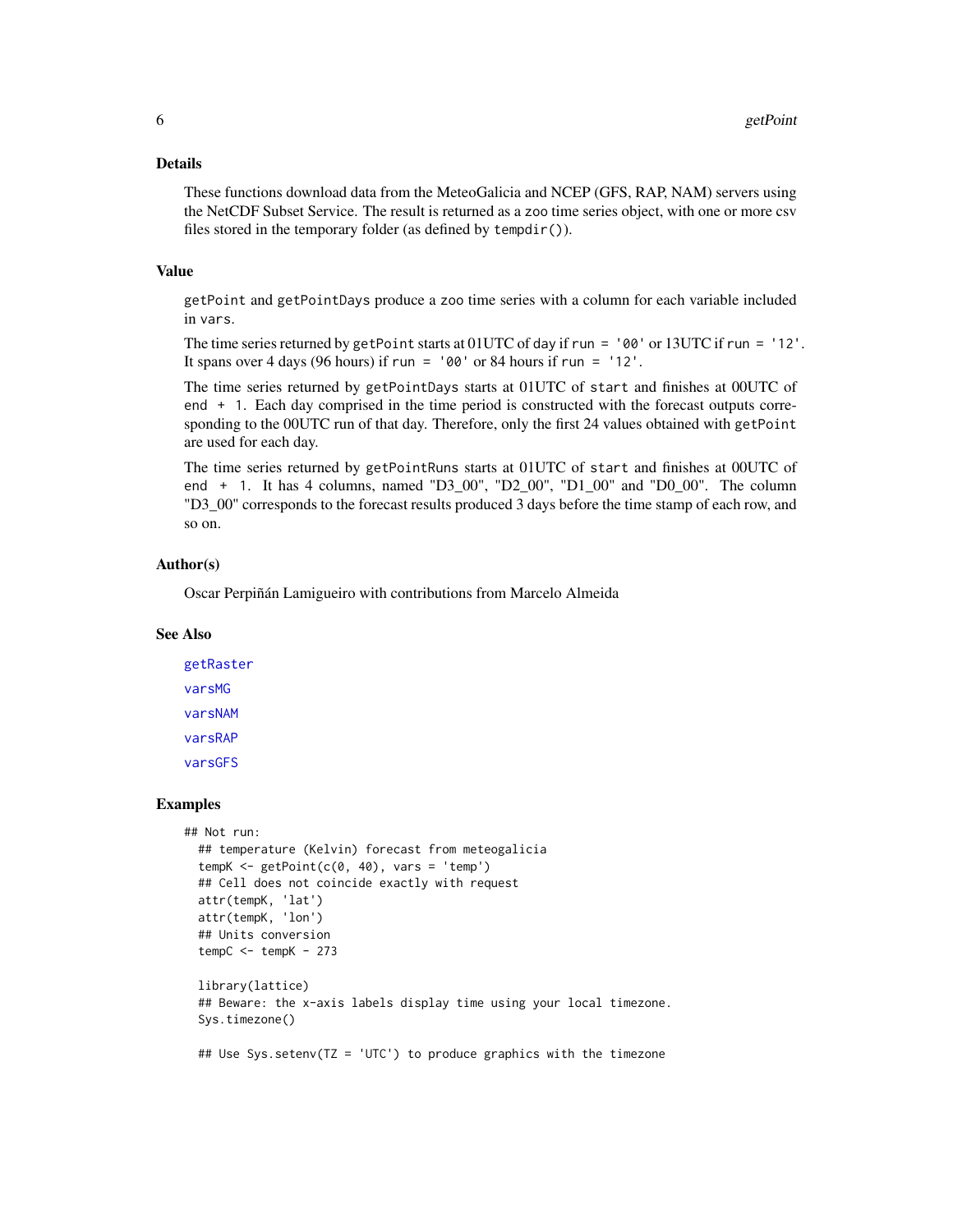#### <span id="page-6-0"></span>getRaster 7 and 2012 19:30 the set of the set of the set of the set of the set of the set of the set of the set of the set of the set of the set of the set of the set of the set of the set of the set of the set of the set

```
## of the objects provided by meteoForecast.
 xyplot(tempC)
 ## Multiple variables
 vars \leq getPoint(c(0, 40), vars = c('swflx', 'temp'))
 xyplot(vars)
 ## Vertical coordinates
 tempK1000 <- getPoint(c(101,6), vars = "Temperature", day = "2014-10-22",
                        service ="gfs", vertical = 1000)
 ## Time sequence
 radDays <- getPointDays(c(0, 40), start = '2015-01-01',
                          end = '2015-01-15')
 xyplot(radDays)
 ## Variability between runs
 radRuns <- getPointRuns(c(0, 40), start = '2015-01-01',
                         end = '2015-01-15')
 xyplot(radRuns, superpose = TRUE)
 ## variability around the average
 radAv <- rowMeans(radRuns)
 radVar <- sweep(radRuns, 1, radAv)
 xyplot(radVar, superpose = TRUE)
## End(Not run)
```
<span id="page-6-1"></span>getRaster *NWP forecasts for a region*

#### Description

The getRaster\* functions get outputs of the NWP models for a region.

#### Usage

```
getRaster(var = "swflx", day = Sys.Date(), run = "00",
         frames = 'complete', box, resolution = NULL,
          names, remote = TRUE, service = mfService(),
         dataDir = ".". use00H = FALSE, ...)
getRasterDays(var = "swflx", start = Sys.Date(), end,
              remote = TRUE, dataDir = "."....)
getRasterDay(var = "swflx", day = Sys.Date(),
              remote = TRUE, dataDir = ".", \ldots)
```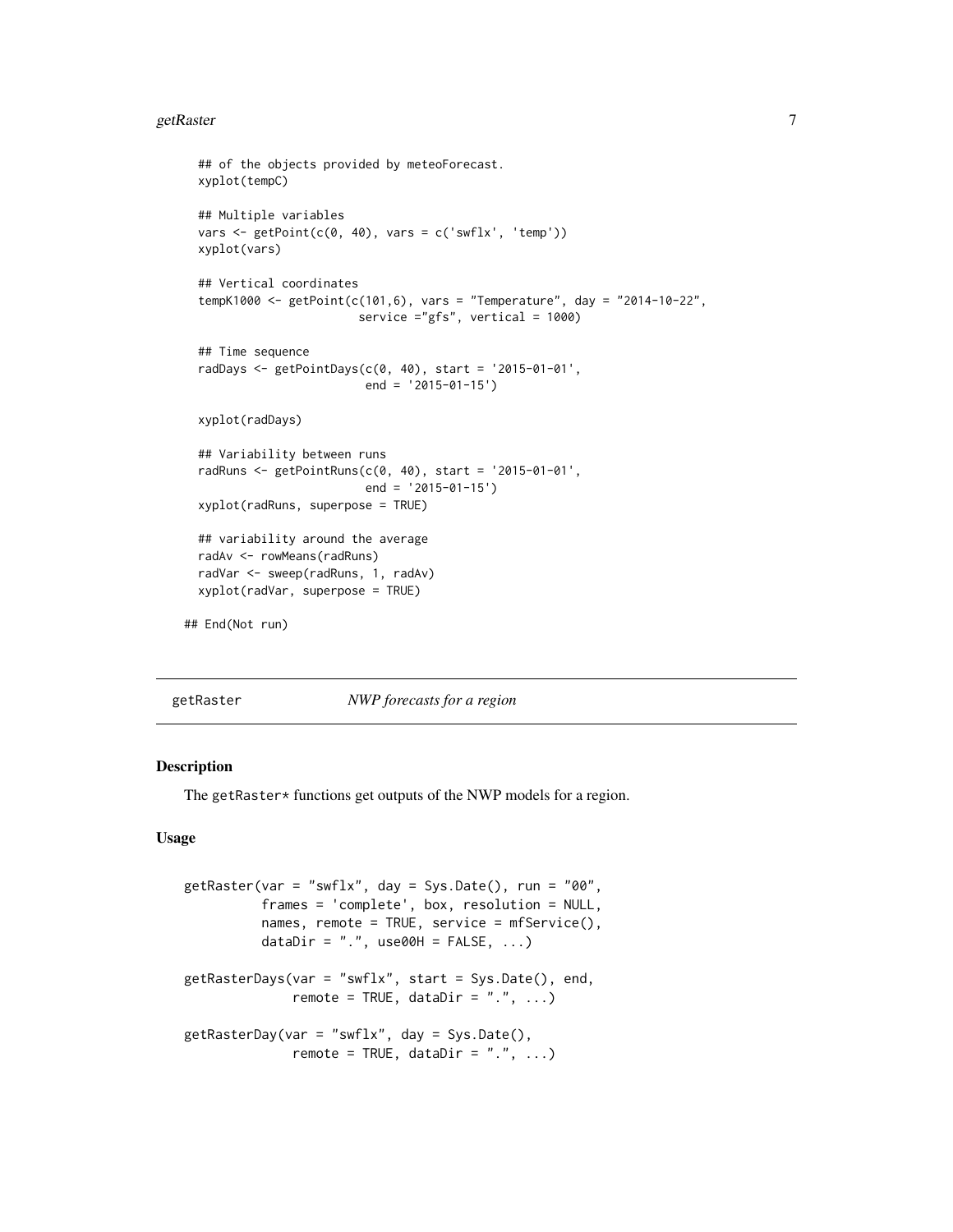#### <span id="page-7-0"></span>8 getRaster and the set of the set of the set of the set of the set of the set of the set of the set of the set of the set of the set of the set of the set of the set of the set of the set of the set of the set of the set

```
checkDays(start, end, vars, remote = FALSE,
         service = mfService(), dataDir = '.')
```
#### Arguments

| var, vars  | Character. The name of the variable (or variables in checkDays) to retrieve.<br>Inspect the help page of grepVar to know what variables are available in each<br>service.                                                                                                                                                            |
|------------|--------------------------------------------------------------------------------------------------------------------------------------------------------------------------------------------------------------------------------------------------------------------------------------------------------------------------------------|
| day        | Date or character. In getRaster it defines the day when the forecast was pro-<br>duced. In getRasterDay it defines the day to be forecast.                                                                                                                                                                                           |
| run        | Character. For example, the meteogalicia service executes the model at OOUTC<br>and 12UTC. Therefore run can be '00' or '12'.                                                                                                                                                                                                        |
| start      | Date or character. First day of the time period to retrieve.                                                                                                                                                                                                                                                                         |
| end        | Date or character. Last day of the time period to retrieve.                                                                                                                                                                                                                                                                          |
| frames     | Numeric. It defines the number of hourly forecasts (frames) to retrieve. If<br>frames = 'complete', the full set of frames is downloaded. For example,<br>the meteogalicia service produces 96 hourly forecasts (frames) with run='00'<br>and 84 frames with run='12'.                                                               |
| box        | The bounding box, defined using longitude and latitude values. A Extent or an<br>object that can be coerced to that class with extent: a 2x2 matrix (first row:<br>xmin, xmax; second row: ymin, ymax), vector (length=4; order= xmin, xmax,<br>ymin, ymax) or list (with at least two elements, with names 'x' and 'y').            |
| resolution | Numeric. Resolution in kilometers of the raster. Valid choices are 4, 12, and 36.<br>It is only used with service $=$ 'meteogalicia'.                                                                                                                                                                                                |
| names      | Character. Names of the layers of the resulting RasterBrick. If missing, a<br>predefined vector is assigned the combination of day and hour.                                                                                                                                                                                         |
| remote     | Logical. If TRUE (default) data is downloaded from the remote service. If FALSE<br>the RasterBrick is produced with the files available in the local folder.                                                                                                                                                                         |
| service    | Character, which service to use, 'meteogalicia', 'gfs', 'nam' or 'rap'.                                                                                                                                                                                                                                                              |
| use00H     | Logical. Only used when service is 'gfs', 'nam', or 'rap'. If FALSE (default),<br>the first frame of each run or 00H "forecast" is not considered. This first frame is<br>only produced for some variables. Therefore, with use00H = TRUE fewer frames<br>that the number defined with frames could be obtained for some variables.) |
| dataDir    | Character, path of the folder where files are stored (if remote = 'FALSE')                                                                                                                                                                                                                                                           |
| $\cdots$   | Additional arguments. Not used in getRaster.                                                                                                                                                                                                                                                                                         |

#### Details

getRaster downloads data from the MeteoGalicia, NCDC (GFS, RAP, and NAM), or OpenMeteo servers using the NetCDF Subset Service. The result is returned as a RasterBrick object, with one or more NetCDF files stored in the temporary folder (as defined by tempdir()). Each frame or layer of the RasterBrick corresponds to a certain hour of the forecast.

getRasterDay uses getRaster to download the results corresponding to a certain day. If the day is in the future, the most recent forecast is downloaded with getRaster, and the corresponding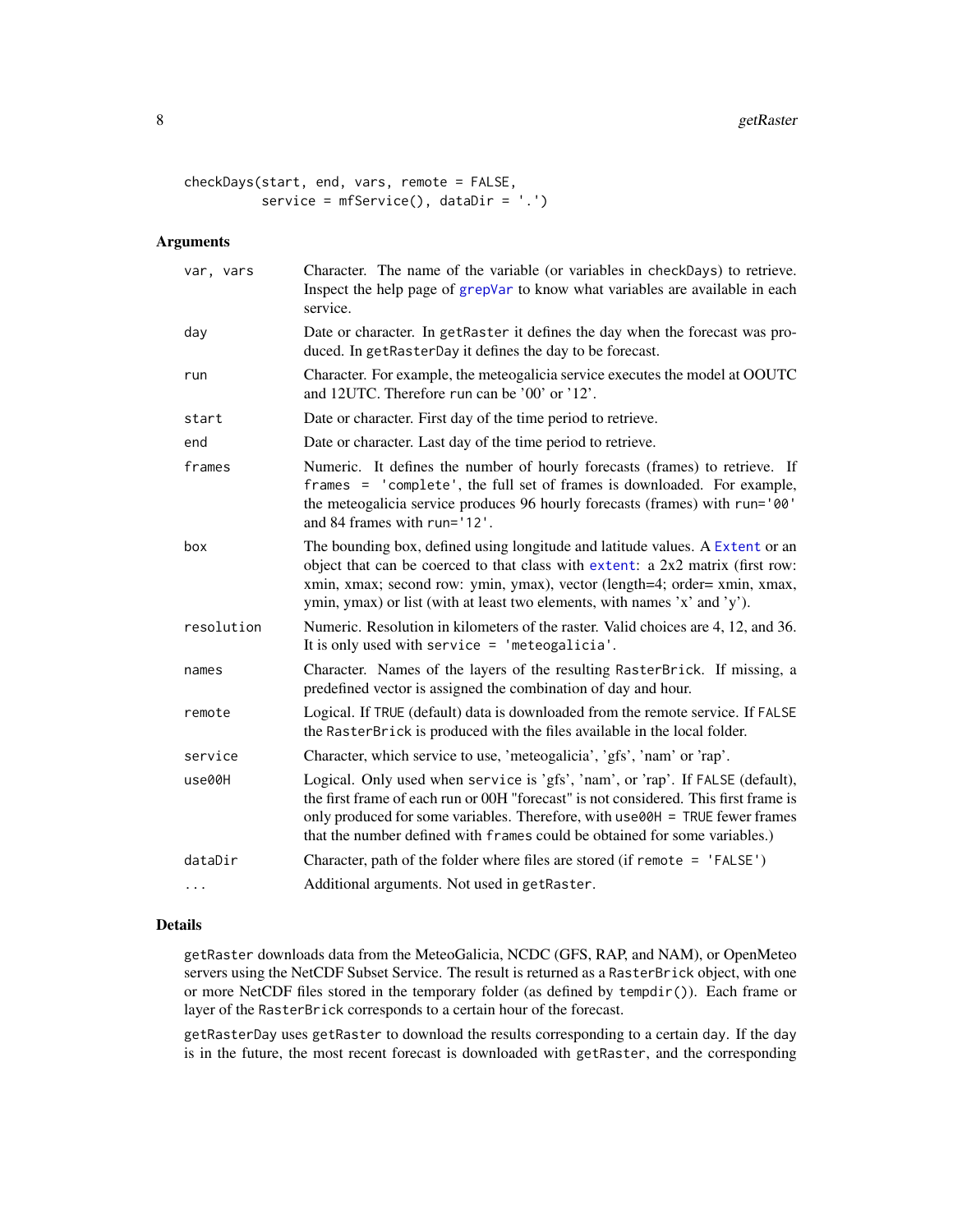#### <span id="page-8-0"></span>getRaster 99

frames are extracted. If the day is in the past, getRaster is used to download the corresponding frames of the forecast produced that day.

getRasterDays uses getRaster to download the results cast each day comprised between start and end using the 00UTC run. Then it subsets the first 24 frames of each result, and binds them together to produce a RasterBrick. Therefore, each frame of this RasterBrick is a forecast for an hour of the day when the forecast was cast.

checkDays explores a local folder looking for NetCDF files corresponding to a time sequence and a set of variables. It returns a Date vector comprising the days with files available for the requested variables. If remote = TRUE it only checks that start is after 2008-01-01 (first date of the archived forecasts of MeteoGalicia.)

#### Value

The getRaster\* functions return a RasterBrick with a layer for each hour of the NWP forecast.

The time zone of the time index of this RasterBrick, stored in its z slot (accesible with [getZ](#page-0-0)) is UTC.

MeteoGalicia, NAM, and RAP use the Lambert Conic Conformal projection. GFS files use longitudelatitude coordinates.

#### Author(s)

Oscar Perpiñán with contributions from Marcelo Almeida.

#### References

<http://www.meteogalicia.es/web/modelos/threddsIndex.action> <http://nomads.ncdc.noaa.gov/thredds/catalog/gfs-004/catalog.html> <http://nomads.ncdc.noaa.gov/thredds/catalog/rap130/catalog.html> <http://nomads.ncdc.noaa.gov/thredds/catalog/nam218/catalog.html>

#### Examples

```
## Not run:
library(rasterVis)
## Retrieve raster data
wrf <- getRaster('temp', '2014-01-25', '00', remote=TRUE)
levelplot(wrf, layers = 10:19)
hovmoller(wrf)
## Using box and frames specification
mfExtent('gfs')
cloudGFS <- getRaster('Total_cloud_cover',
                      day = '2014-10-01',
                      box = c(-10, 10, -10, 10),
                      service = 'gfs')
```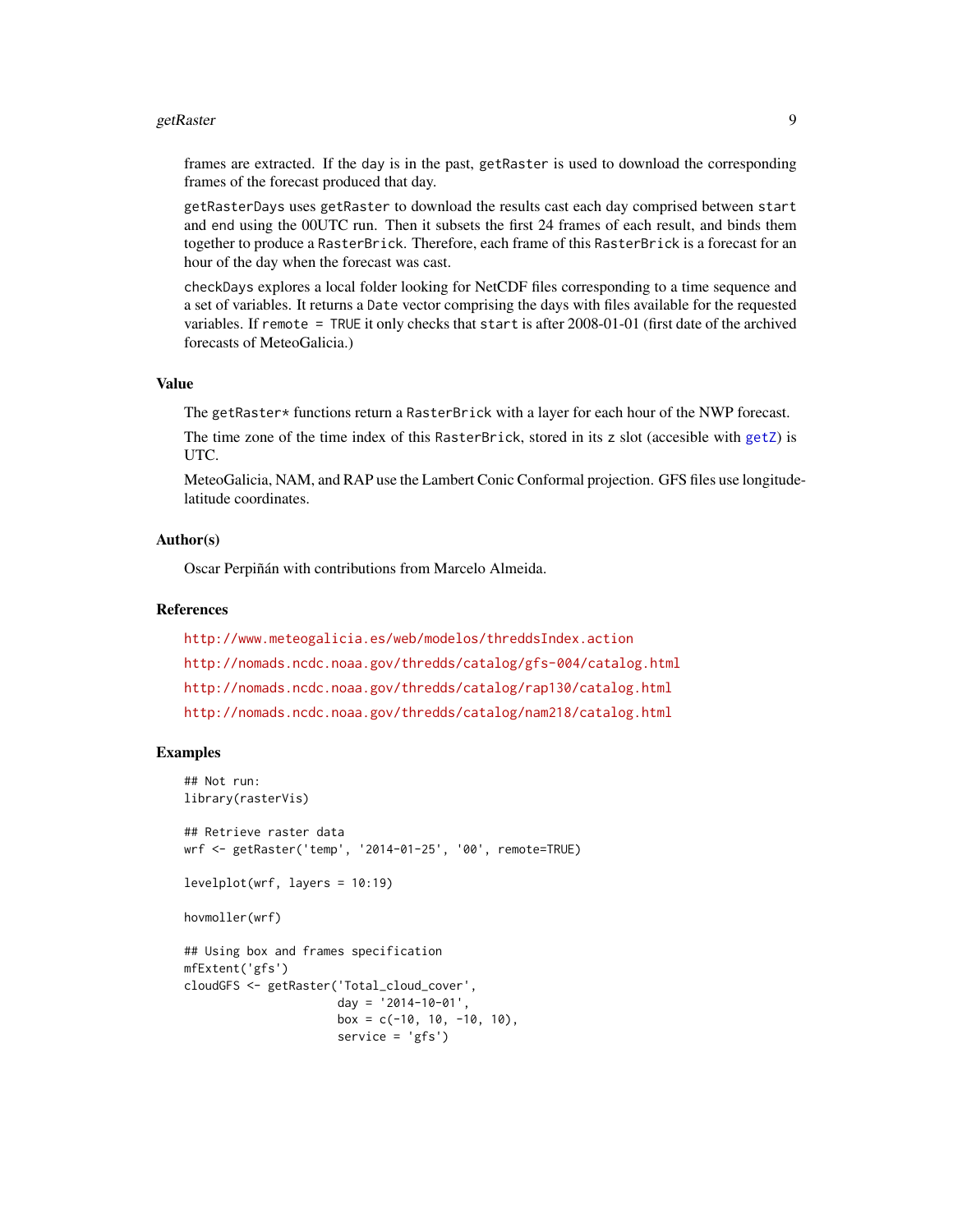```
cloudNAM <- getRaster('Total_cloud_cover',
                      day = '2014-10-01',
                      box = c(-100, -80, 30, 50),
                      frames = 10,
                      service = 'nam')
mfExtent('rap')
cloudRAP <- getRaster('Total_cloud_cover',
                      day = '2014-10-01',
                      box = c(-100, -80, 30, 50),
                      frames = 10,
                      service = 'rap')
## Day sequence of cloud cover
wrfDays <- getRasterDays('cft',
                         start = '2015-01-01',
                         end = '2015-01-05',
                         box = c(-2, 35, 2, 40)levelplot(wrfDays, layers = 10:19)
## animation
levelplot(wrfDays, layout = c(1, 1), par.settings = BTCTheme)
## Hövmoller graphic
hovmoller(wrfDays, par.settings = BTCTheme, contour = TRUE, cuts = 10)
NAMDays <- getRasterDays('Total_cloud_cover',
                         start = '2015-01-01',
                         end = '2015-01-03',
                         box = c(-100, -80, 30, 50),
                         service = 'nam')
## Extract data at some locations
st <- data.frame(name=c('Almeria','Granada','Huelva','Malaga','Caceres'),
               elev=c(42, 702, 38, 29, 448))
coordinates(st) <- cbind(c(-2.46, -3.60, -6.94, -4.42, -6.37),
                         c(36.84, 37.18, 37.26, 36.63, 39.47)
                         )
proj4string(st) <- '+proj=longlat +datum=WGS84 +ellps=WGS84 +towgs84=0,0,0'
## Extract values for some locations
vals <- extract(wrf, st)
vals <- zoo(t(vals), getZ(wrf))
names(vals) <- st$name
xyplot(vals)
## End(Not run)
```
mfExtent('nam')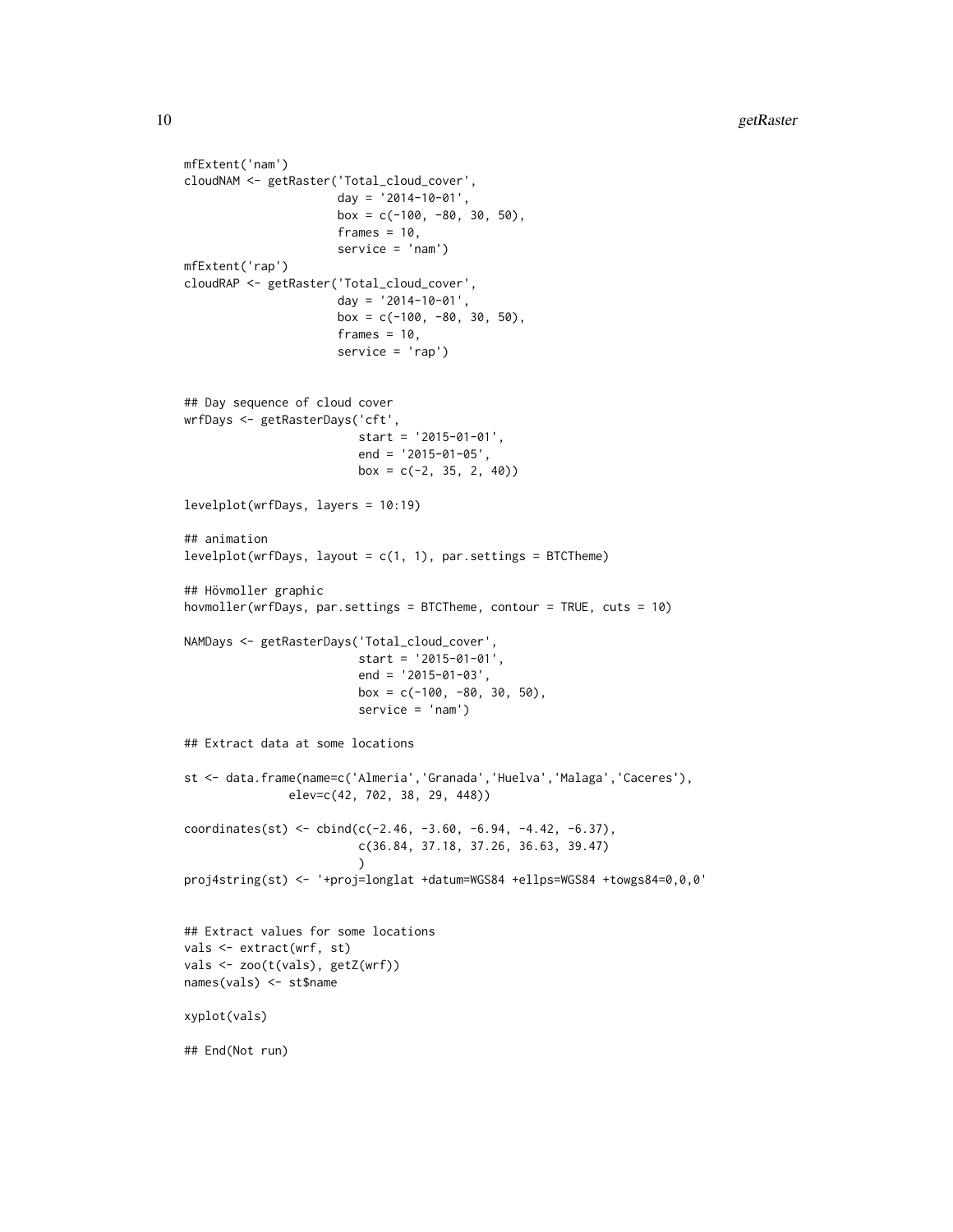<span id="page-10-0"></span>

#### Description

Functions to get or set options, and to access internal parameters of the package.

#### Usage

```
getMFOption(name = NULL)
setMFOption(name, value)
mfService(service = NULL)
mfExtent(service, resolution = 12)
mfProj4(service)
```
#### Arguments

| name       | Character, name of the option to get or set.                                              |
|------------|-------------------------------------------------------------------------------------------|
| value      | Character, value of the option to be changed.                                             |
| service    | Character, name of the service ('meteogalicia', 'gfs', 'nam', 'rap').                     |
| resolution | Numeric, value of the resolution (in kilometers). Only useful if service = 'meteogalicia' |

#### Details

Use getMFOption to list the options of the package. Only one option, service, is available with this version. With setMFOption the option defined with name can be modified.

mfService, a wrapper around getMFOption and setMFOption, displays the default service if used without arguments. It modifies the default service to the value of its argument.

mfExtent and mfProj4 provides the extent and the proj4 string of the corresponding service.

#### Author(s)

Oscar Perpiñán Lamigueiro

#### Examples

```
mfService()
mfExtent('meteogalicia', 36)
mfExtent('nam')
mfProj4('rap')
```